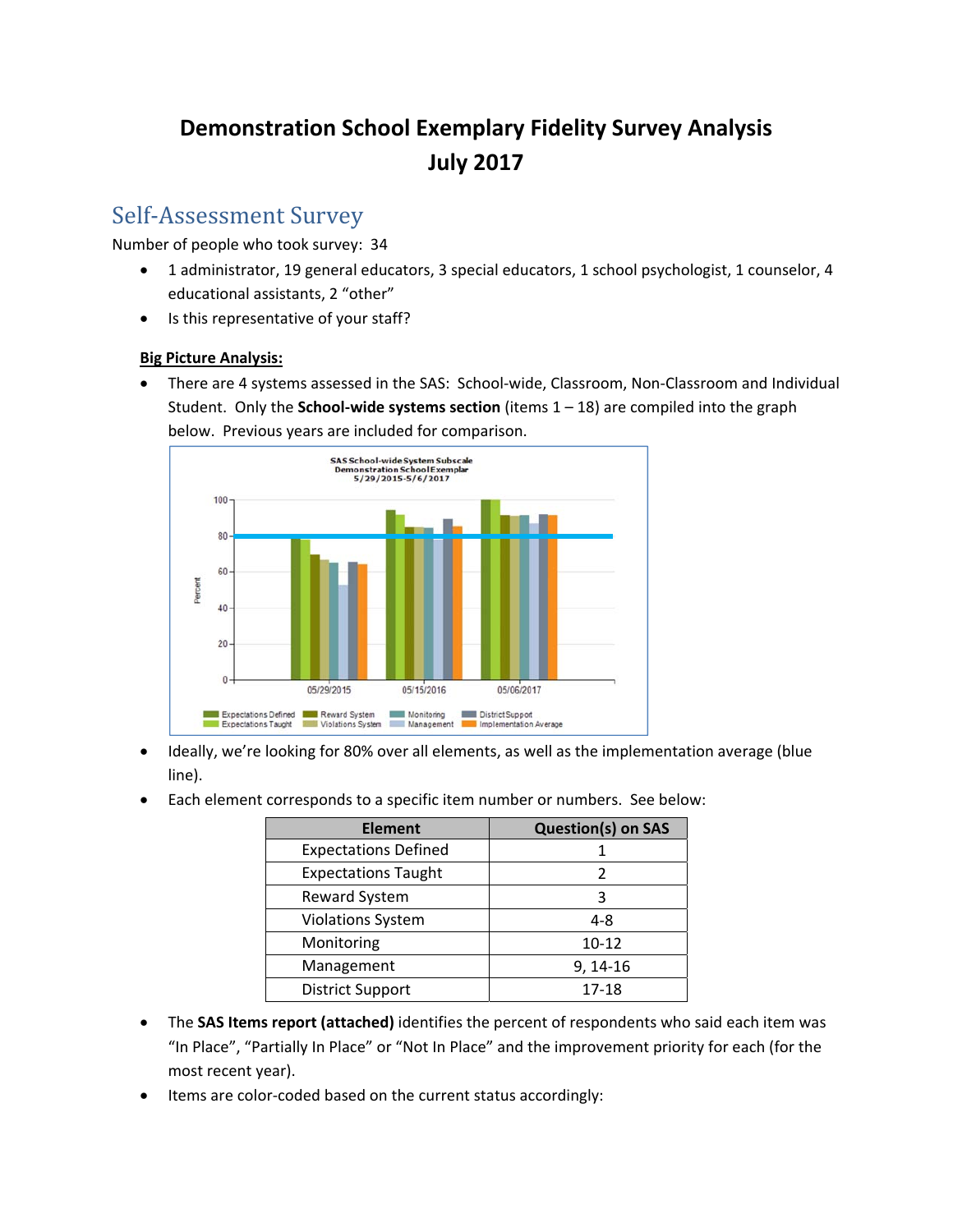| <b>Current Status</b> | Color  |
|-----------------------|--------|
| ≥80% In Place         | White  |
| 50% - 79% In Place    | Yellow |
| $\leq$ 49% In Place   | Red    |

#### **Summary Areas of need:**

- **Violations System (Discipline Process)**
	- o Consequences defined clearly
	- o Consequences delivered consistently
	- o Options for classroom instruction to occur (tools for the toolbox; continuum of strategies for classroom teachers to use)
- **Monitoring**
	- o Student behavior patterns reported to staff for decision making on a regular basis (monthly)
	- o Status of behavior management practices evaluated quarterly

#### **Management**

- o Booster trainings for students throughout year
- o Budget for project activities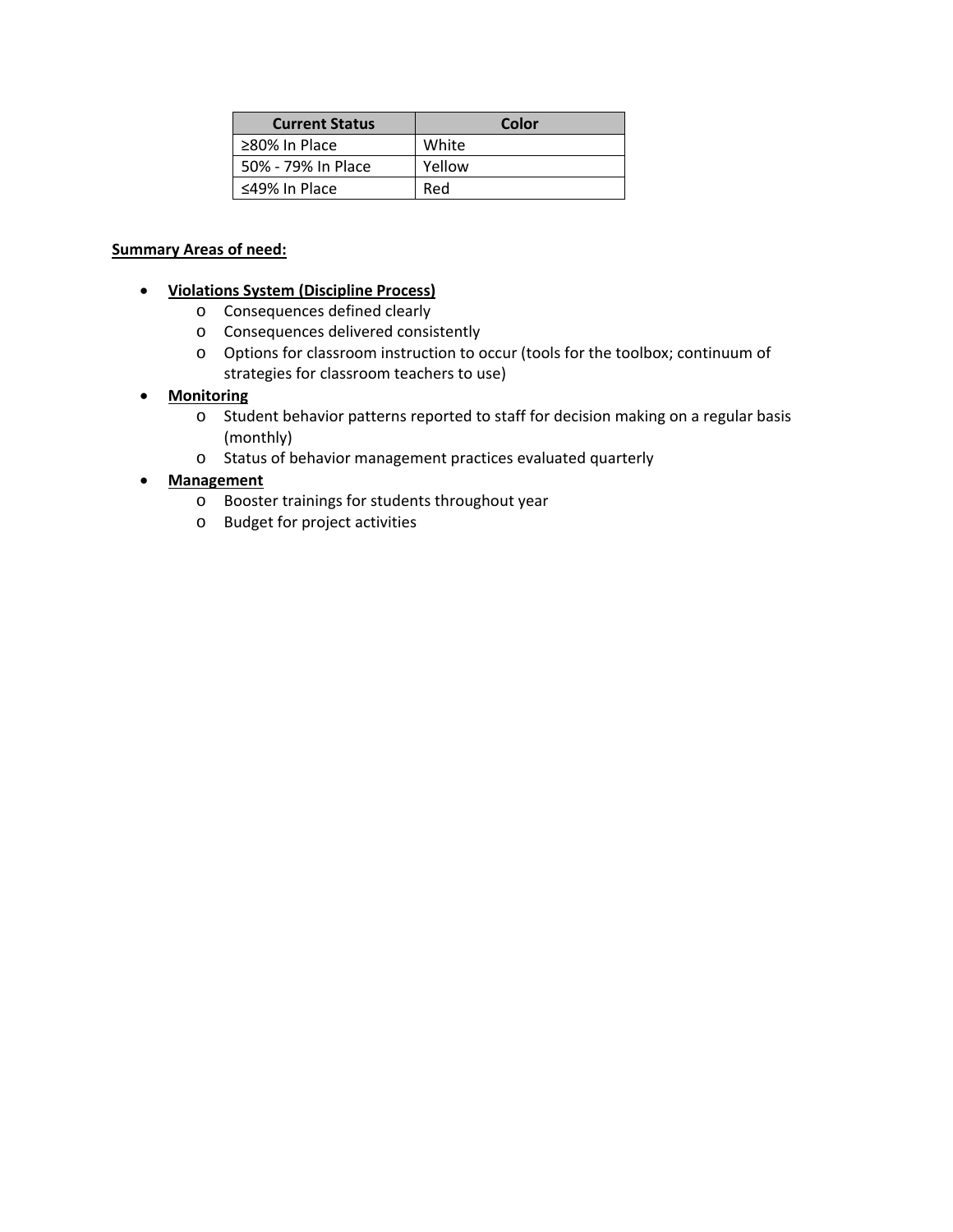# Tiered Fidelity Inventory (TFI)

#### Who completes survey? PBIS Team

When is survey completed? Quarterly, 6/22/17 is the most current TFI

#### **Big Picture Analysis:**

 Overall, we are looking for a 70% benchmark for Tier I. Tiers II and III benchmarks haven't yet been confirmed (but higher is better  $\circledcirc$ ). The **Scale Report** for our school is compiled in the graph below (current and previous years), with an orange line indicating the benchmark for Tier



 Within the Tier 1 and II scales, there are 3 subscales: Teams, Implementation, and Evaluation. Within the Tier III scale, there are 4 subscales: Teams, Resources, Support Plan, and Evaluation. The **Subscale Report** for our school is compiled in the graph below (current and previous years), with an orange line indicating benchmark for Tier I.



 The **TFI Items report (attached)** identifies the percent of respondents that said each item was "In Place", "Partially In Place" or "Not In Place" and the improvement priority for each (for the most recent year).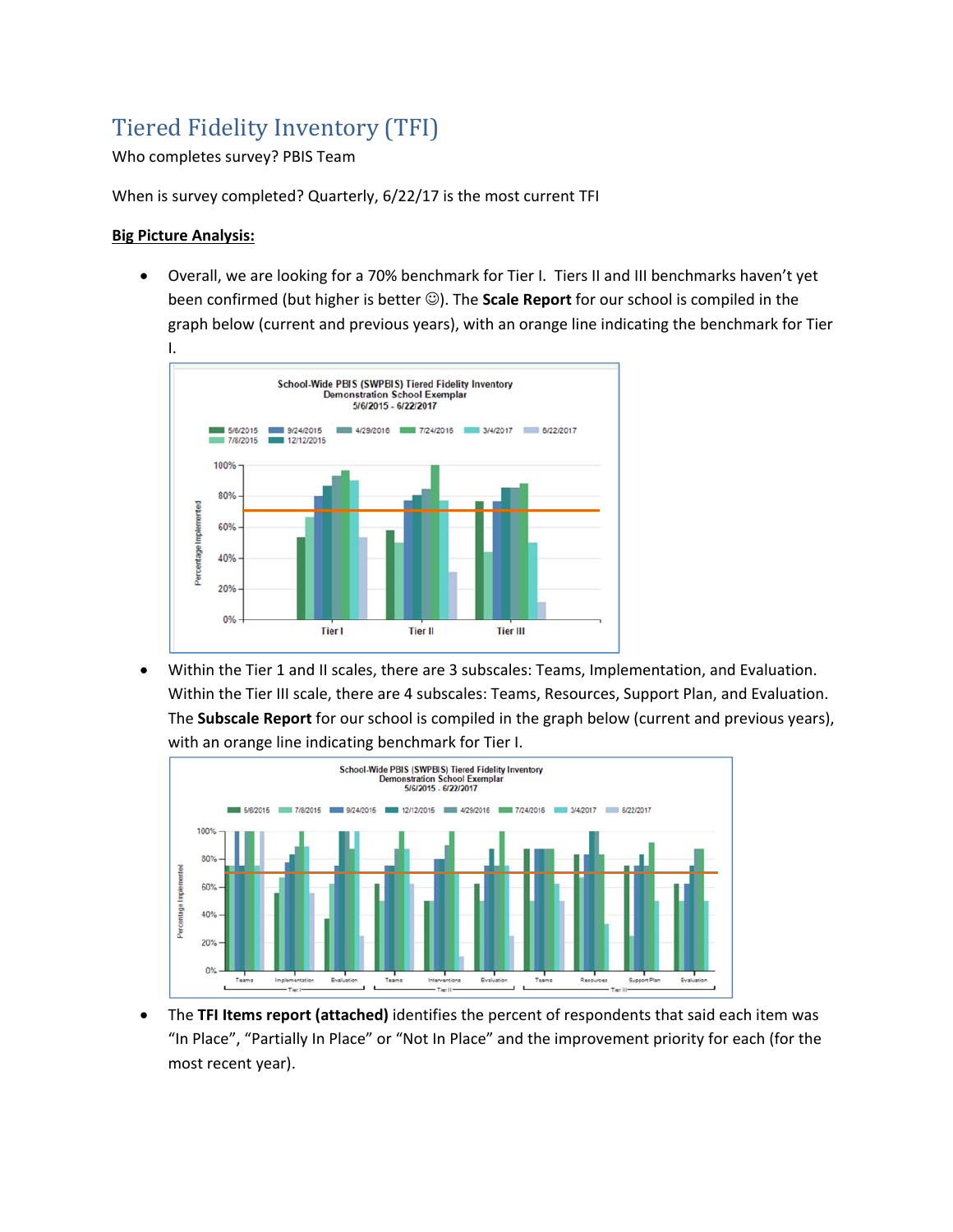### **Summary Areas of need (Tier I only):**

| Implementation                      | Evaluation |                                   | Team |                       |
|-------------------------------------|------------|-----------------------------------|------|-----------------------|
| <b>Teaching expectations</b>        |            | <b>Discipline Data</b>            |      | Both items in place!! |
| <b>Professional Development</b>     |            | <b>Data-based Decision Making</b> |      |                       |
| <b>Classroom Procedures</b>         |            | <b>Annual Evaluation</b>          |      |                       |
| <b>Feedback and Acknowledgement</b> |            |                                   |      |                       |
| <b>Faculty Involvement</b>          |            |                                   |      |                       |

*Items are color‐coded based on status (yellow = partially in place; pink = not in place).*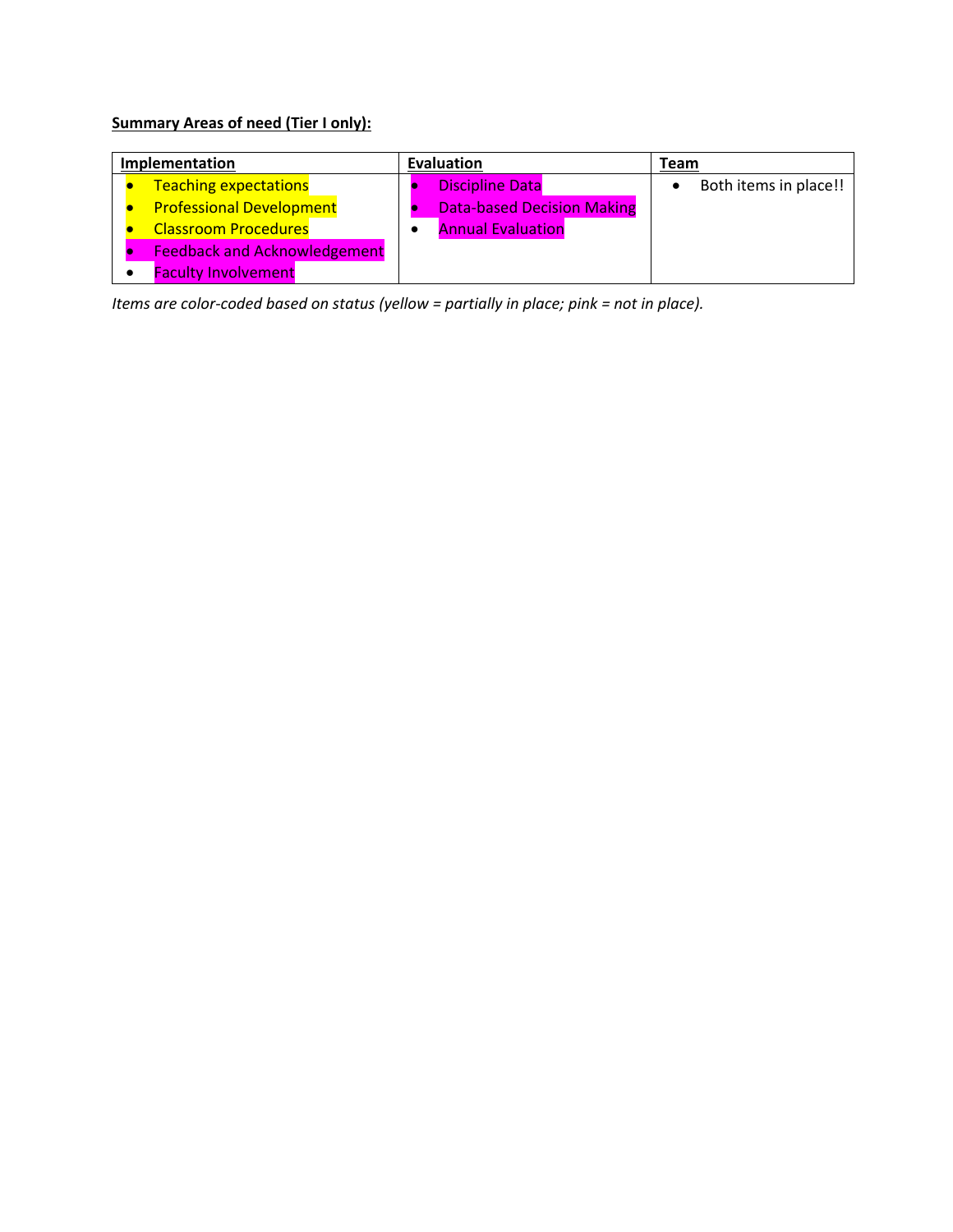# Connecting the Data

We had a huge dip in our **Tier 1** Scale since the last time we took the TFI 3 months ago. Looks like we have two subscales to focus on: **Implementation** and **Evaluation**.

Within the subscale of **Implementation,** specific items to focus on are:

- **(4) defining and teaching expectations**
- **(7) professional development for staff related to SWPBIS practices**
- **(8) classroom procedures**
- **(9) feedback/acknowledgment**
- **(10) faculty involvemen**t

Within the subscale of **Evaluation**, specific items to focus on are:

- **(12) discipline data**
- **(13) data‐based decision making**
- **(15) annual evaluation**

Staff reporting **similar areas as 'not in place' and as 'priorities for improvement' on the SAS**. Specifically, staff's feedback is around:

- having a continuum of strategies for classroom teachers to use related to problem behavior
- knowing what the responses to problem behavior are and that they are delivered consistently across campus
- having the behavior patterns and data shared frequently
- knowing what decision making is occurring based on the data
- providing booster trainings for students throughout the year

### Recommendations based on results:

Overall, staff report a lot of items in place. The focus is going to be on tweaking our system to make it even more efficient and systemic and continue to sustain our efforts over time.

- Update discipline process (defining problem behaviors, identifying which ones are officemanaged vs. classroom‐managed, discipline flowchart)
	- o Make sure we define (with staff input) problem behaviors (especially for subjective behaviors such as "disrespect", "disruption" and "defiance" to limit confusion and support consistency.
	- o Identify (with staff input) which problem behaviors are office managed vs. which ones are to be managed in the classroom or by staff. Also, consider having staff generate a consequence/response grid for the low‐level classroom‐managed behaviors.
	- o Share with staff and get feedback/input
- Continue to collect and summarize behavior data to determine areas of need (school-wide, systemic areas, not necessarily individual student)
	- o Share the data summaries with staff on a monthly and/or quarterly basis. Look at school newsletter examples for ideas.